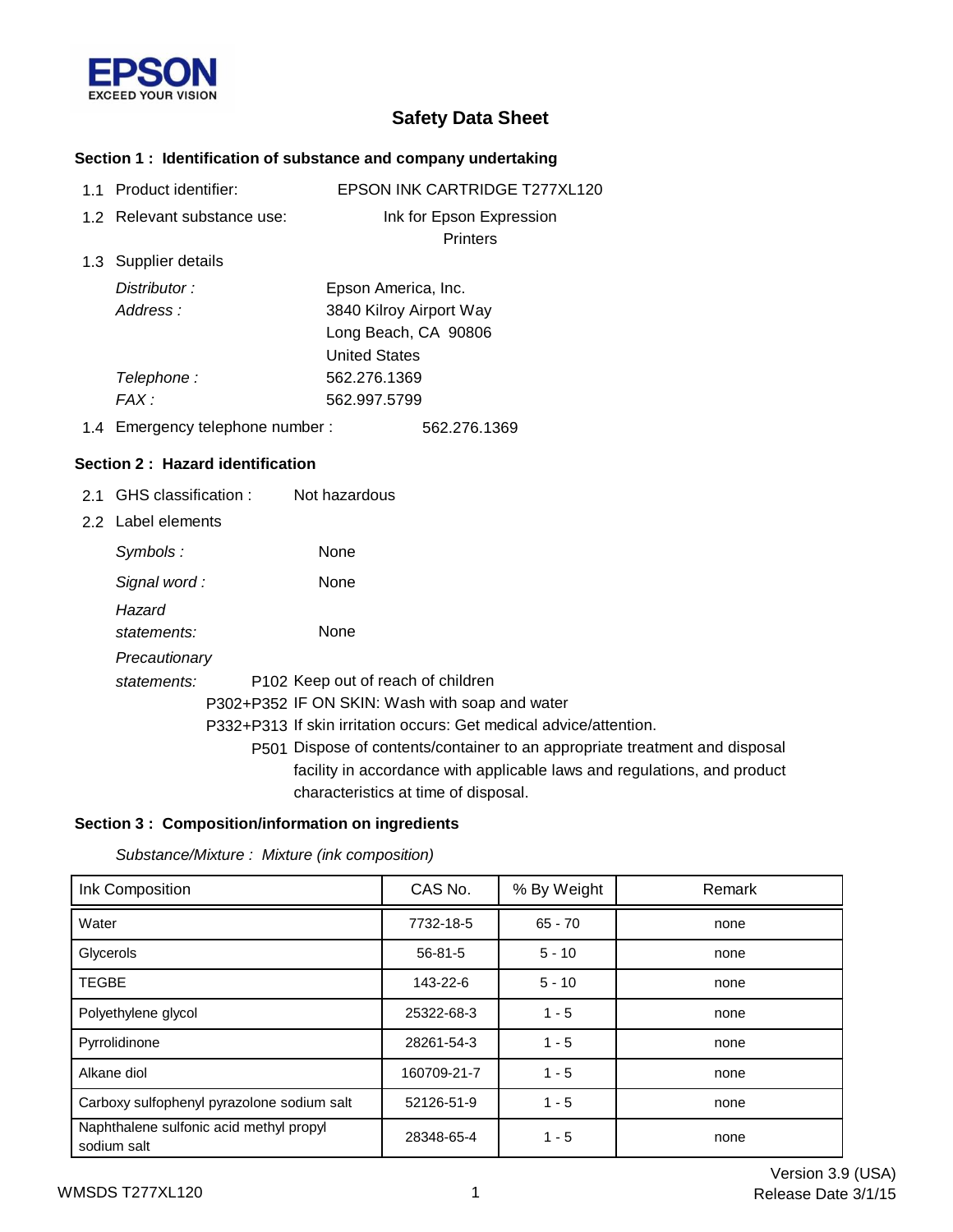

#### **Section 4 : First aid measures**

4.1 Description of measures

| Eyes:                                   | Immediately flush with room temperature, low pressure, clean water.<br>Seek medical attention if irritation continues.                                                            |  |
|-----------------------------------------|-----------------------------------------------------------------------------------------------------------------------------------------------------------------------------------|--|
| Skin :                                  | IF ON SKIN: Wash with soap and water. Take off contaminated<br>If skin irritation occurs, get medical advice/attention.                                                           |  |
| Inhalation:                             | Remove subject to ventilated fresh air. If not breathing, give artificial<br>respiration right away. If breathing is difficult, give oxygen. Seek immediate<br>medical attention. |  |
| Ingestion:                              | Seek medical advice, and attention if stomach continues to be upset.                                                                                                              |  |
| Most important<br>symptoms and effects, | Ink contact with skin may cause irritation, swelling, or redness.                                                                                                                 |  |

both acute and delayed:

4.2

4.3 Indication of any immediate medical attention and special treatment needed : Not necessary

#### **Section 5 : Fire-fighting measures**

| 5.1 Extinguishing media               |                                                                       |
|---------------------------------------|-----------------------------------------------------------------------|
| Suitable media :                      | Water spray, dry chemical, carbon dioxide, or alcohol resistant foam. |
| Unsuitable media :                    | <b>None</b>                                                           |
| 5.2 Special hazards from<br>mixture : | None                                                                  |
| 5.3 Firefighters :                    | Use PPE, avoid a leeward position.                                    |

#### **Section 6 : Accidental release measures**

6.1 Personal precautions, protective equipment, and emergency procedures

*Non-emergency* Eye and skin protection required during clean-up. Use proper ventilation. *personnel :*

*Emergency responders:* None

- 6.2 Environmental precautions : Do not release to sewer, surface, or ground water.
- 6.3 Methods and material for containment and clean-up

*Spill containment :* Use sponges to wipe-up ink.

Spill clean-up : Rinse area with damp cloth. Place waste in closed container for disposal. Wash hands with soap and water.

- *Other information :* Do not dispose of waste to sewer.
- 6.4 Reference to other sections : Please refer to Section 13 for disposal.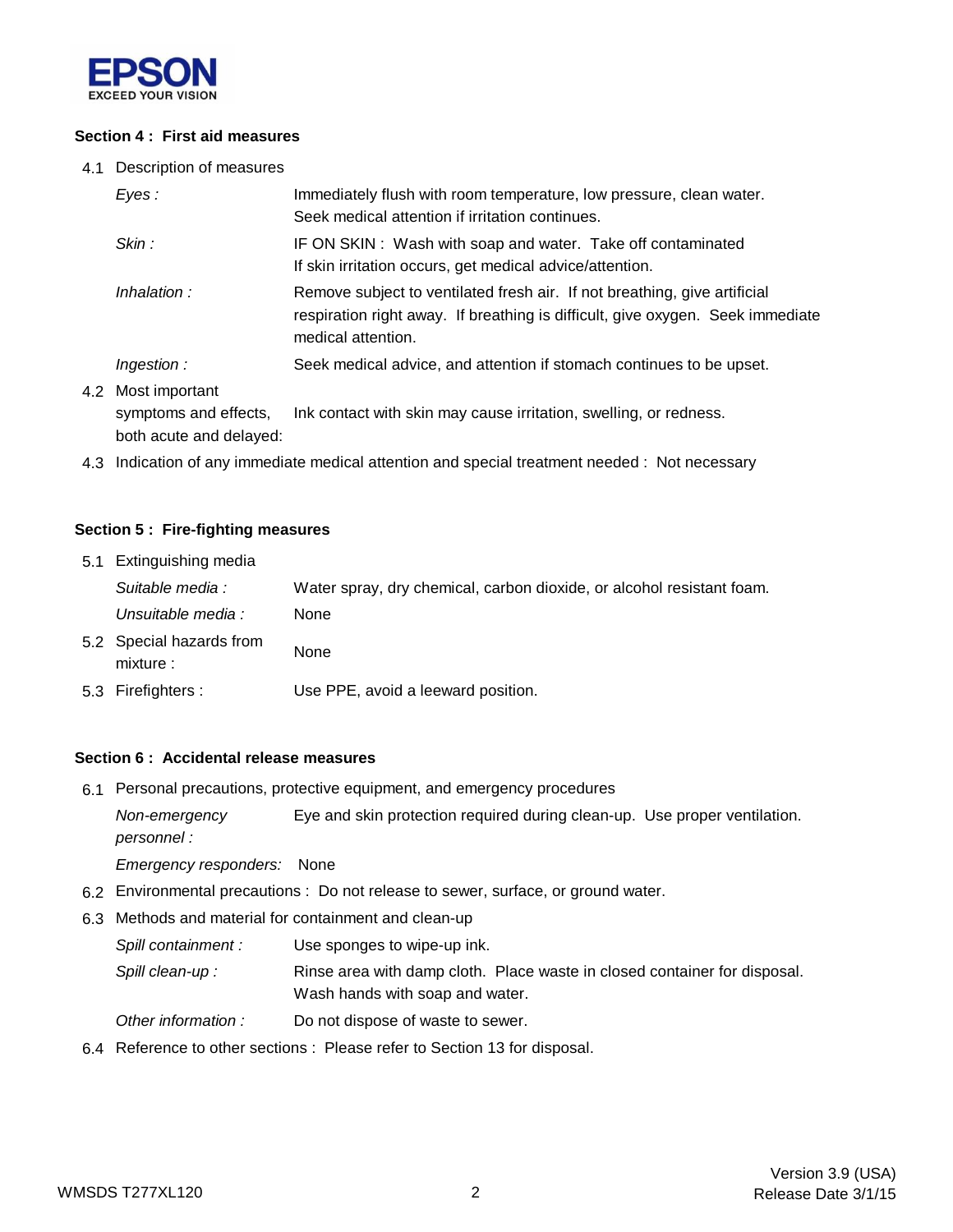

### 7.1 Precautions for safe handling

| Recommendations:       | Keep out of reach of children and do not drink ink.<br>Do not dismantle cartridge.                                                                                                                                                          |
|------------------------|---------------------------------------------------------------------------------------------------------------------------------------------------------------------------------------------------------------------------------------------|
| Occupation hygiene:    | Avoid contact with skin, eyes, and clothing.<br>In the case of skin contact, wash with soap and water.                                                                                                                                      |
| 7.2 Safe storage :     | Do not store cartridges in high or freezing temperatures.<br>Keep cartridges out of direct sunlight.<br>Do not store cartridges with oxidizing agents or explosives.<br>Make sure cartridges are dry before insertion into printer housing. |
| 7.3 Specific end uses: | Not specified                                                                                                                                                                                                                               |

# **Section 8 : Exposure controls / personnel protection**

| 8.1 Control parameters : | Glycerols (CAS No. 56-81-5)                                                                               |
|--------------------------|-----------------------------------------------------------------------------------------------------------|
|                          | ACGIH TLV-TWA 8-hour Exposure Limit is 10 mg/m <sup>3</sup> as glycerin mist.                             |
|                          | OSHA Z-1 PEL is 5 mg/m <sup>3</sup> as glycerin mist, respirable fraction.                                |
|                          | OSHA Z-1 PEL is 15 mg/m <sup>3</sup> as glycerin mist, total dust.                                        |
| 8.2 Exposure controls    |                                                                                                           |
| Engineering controls:    | Proper ventilation                                                                                        |
| Personal protection :    | Personal protective equipment is not required under suitable use.                                         |
|                          | If there is a possibility of ink exposure, wear protective gloves, clothing, eye,<br>and face protection. |
|                          | Respiratory protection is not required under suitable use.                                                |
|                          | Thermal hazards are not known under suitable use.                                                         |
| Environmental exposure   |                                                                                                           |
| controls:                | Not established                                                                                           |

# **Section 9 : Physical and chemical properties**

#### 9.1 Physical and chemical properties

| Appearance:              | <b>Black liquid</b>                         |
|--------------------------|---------------------------------------------|
| Odor :                   | Slight                                      |
| Odor threshold:          | No data available                           |
| $pH$ :                   | $8.0 - 9.0$                                 |
| Melting point:           | Less than 0°C                               |
| Freezing point :         | Less than $0^{\circ}$ C                     |
| Initial boiling point:   | Greater than 100°C                          |
| Boiling range:           | Greater than 100°C                          |
| Flash point :            | Greater than 110°C (closed cup, ASTM D3278) |
| Evaporation rate:        | No data available                           |
| Flammability(solid/gas): | Not applicable (liquid)                     |
| Upper/lower              |                                             |
| flammability:            | No data available                           |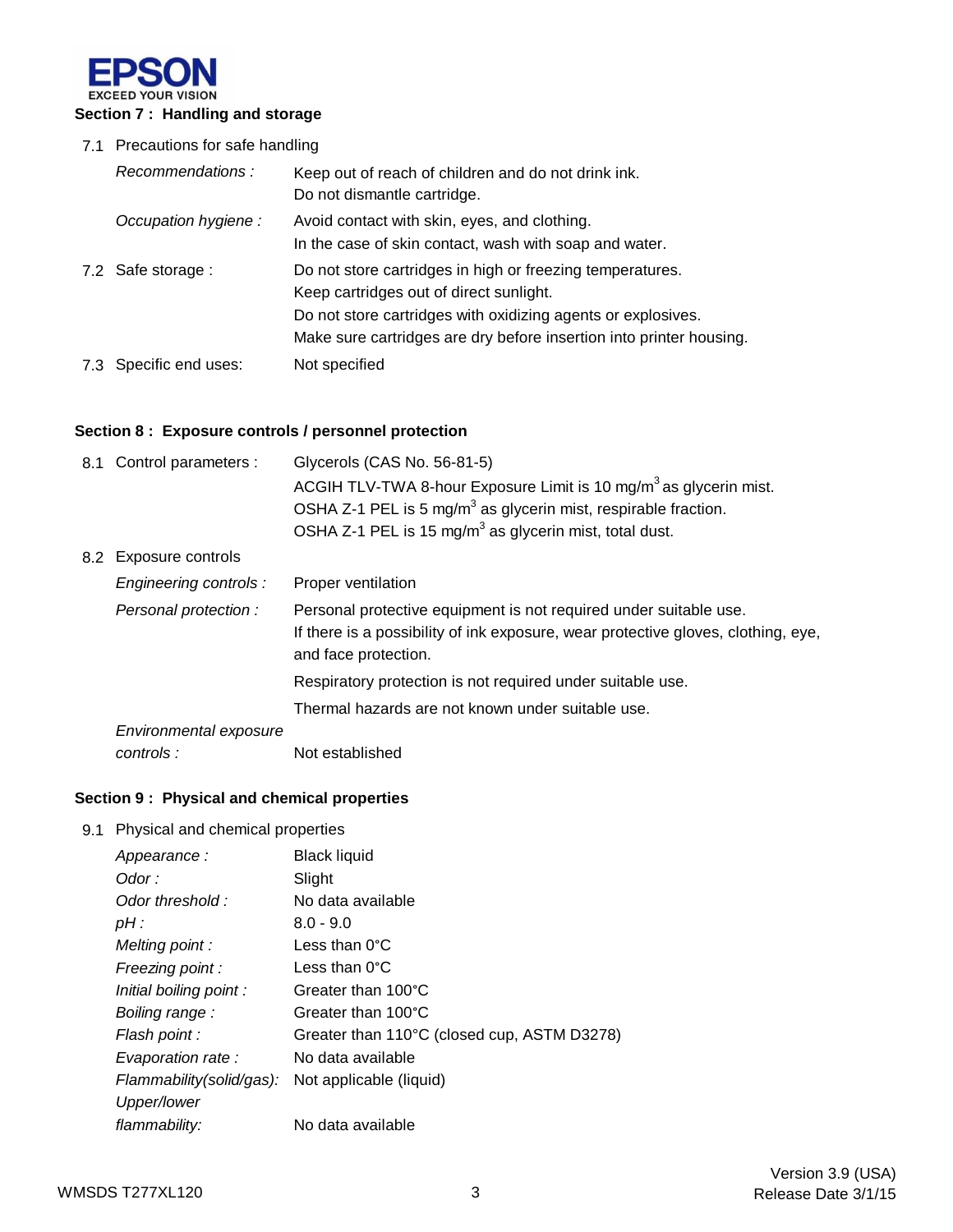

| No data available                    |
|--------------------------------------|
| No data available                    |
| Greater than 1 (air = 1)             |
| 1.07 at $20^{\circ}$ C               |
| Soluble in water                     |
| N-octanol/water, no data available   |
| No data available                    |
| No data available                    |
| Less than 5 mPa-s at 20 $^{\circ}$ C |
| <b>None</b>                          |
| None                                 |
|                                      |

# **Section 10 : Stability and reactivity**

| 10.1 Reactivity:                              | Stable under normal temperature and pressure           |
|-----------------------------------------------|--------------------------------------------------------|
| 10.2 Chemical stability:                      | Stable under normal temperature and pressure           |
| 10.3 Hazard reactions :                       | None                                                   |
| 10.4 Conditions to avoid :                    | High and freezing temperatures                         |
|                                               | 10.5 Incompatible materials : Oxidizers and explosives |
| 10.6 Hazard decomposition : No data available |                                                        |
|                                               |                                                        |

# **Section 11 : Toxicological information**

| 11.1 Toxicological effects                                    |                                            |  |  |
|---------------------------------------------------------------|--------------------------------------------|--|--|
| Acute toxicity Oral LD $_{50}$ :                              | $>5000$ mg/kg (rats)                       |  |  |
| Acute toxicity Dermal LD $_{50}$ :<br><i>Irritation Eye :</i> | $>$ 2000 mg/kg (rats)<br>No data available |  |  |
| Irritation Skin :                                             | No data available                          |  |  |
| Corrosivity :                                                 | No data available                          |  |  |
| Sensitization:                                                | No data available                          |  |  |
| Carcinogenicity:                                              | No data available                          |  |  |
| Mutagenicity:                                                 | No data available                          |  |  |
| Reproduction toxicity:                                        | No data available                          |  |  |
|                                                               |                                            |  |  |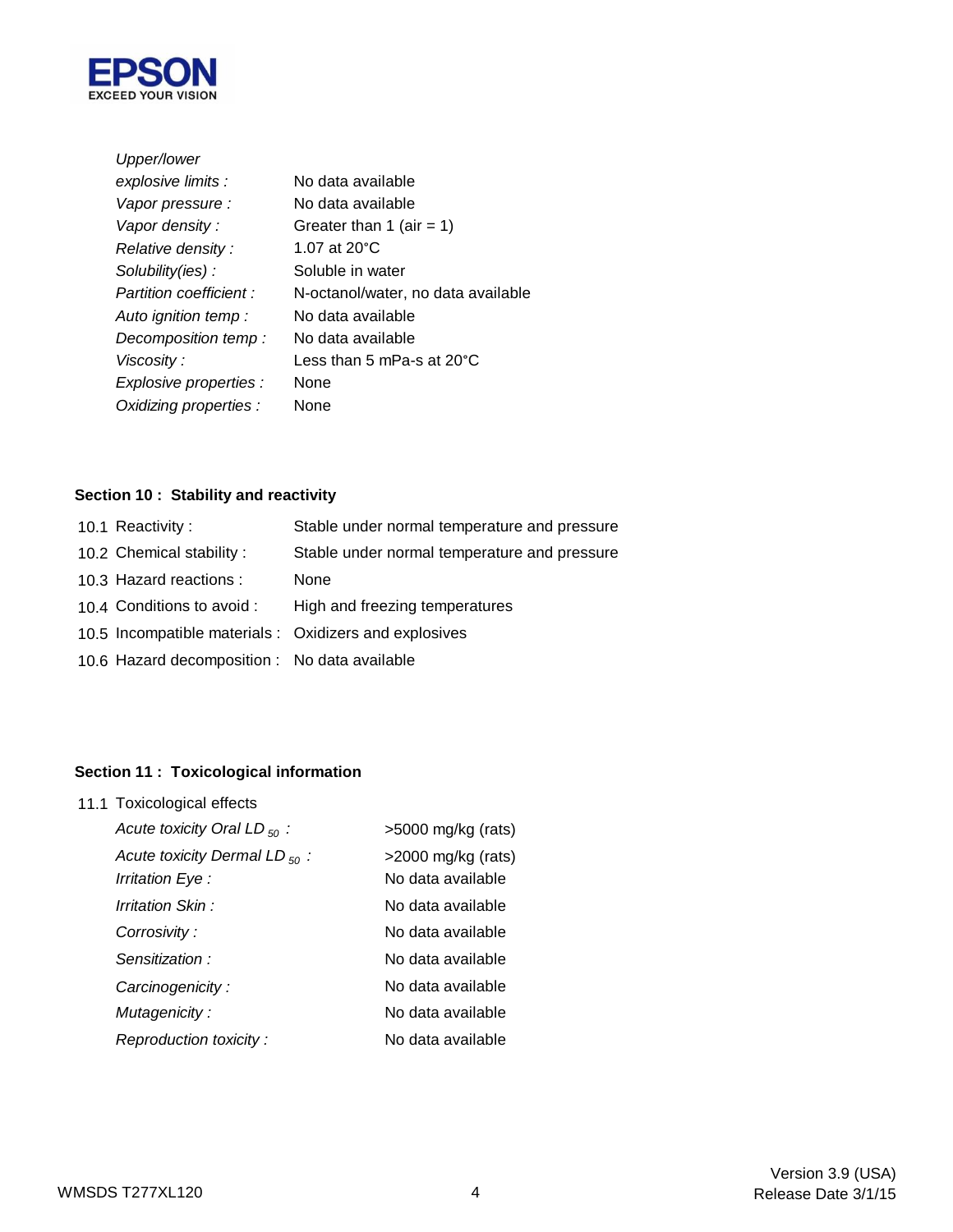

### **Section 12 : Ecological information**

| 12.1 Toxicity:                      | No data available |
|-------------------------------------|-------------------|
| 12.2 Persistence and degradability: | No data available |
| 12.3 Bio accumulative potential :   | No data available |
| 12.4 Mobility in soil:              | No data available |
| 12.5 PBT and vPvB assessment :      | No data available |
| 12.6 Other adverse effects :        | No data available |

### **Section 13 : Disposal considerations**

| 13.1 Waste treatment | Disposal should be in accordance with federal, state, and local |
|----------------------|-----------------------------------------------------------------|
| methods:             | requirements.                                                   |

# **Section 14 : Transportation information**

| 14.1 UN number:                             | Not applicable                                             |                |
|---------------------------------------------|------------------------------------------------------------|----------------|
| 14.2 Proper shipping name: Not applicable   |                                                            |                |
| 14.3 Transport hazard class: Not applicable |                                                            |                |
| 14.4 Packing group :                        | Not applicable                                             |                |
| 14.5 Environmental hazards : Not applicable |                                                            |                |
| 14.6 Special precautions : Not applicable   |                                                            |                |
|                                             | 14.7 Bulk transport Annex II of MARPOL 73/78 and IBC Code: | Not applicable |
|                                             |                                                            |                |

### **Section 15 : Regulation information** (safety, health, and environmental)

#### 15.1 U.S. Information

| OSHA Inhalation Hazard :                                                | Not Regulated (29 CFR 1910.1000(d)(1)(i))                       |  |
|-------------------------------------------------------------------------|-----------------------------------------------------------------|--|
| TSCA Sec. 4(a) FinalTest Rules :                                        | Not Regulated                                                   |  |
| TSCA Sec. 5 SNUR :                                                      | Not Regulated                                                   |  |
| TSCA Sec.8(a) PAIR :                                                    | Not Regulated                                                   |  |
| TSCA Sec. 12(b) 1-time Export :                                         | Not Regulated                                                   |  |
| Clean Air Act Sec. 112 HAP :                                            | TEGBE (CAS# 143-22-6)                                           |  |
| EPCRA Sec. 313 (SARATitle III) :                                        | Not Regulated                                                   |  |
| <b>NFPA Hazard Rating:</b>                                              | Health(1), Flammability(1), Instability/Reactivity(0), Other(0) |  |
| HMIS Hazard Rating:                                                     | Health(1), Flammability(1), Instability/Reactivity(0), PPE (D)  |  |
| California Proposition 65 :                                             | Not Regulated                                                   |  |
| 15.2 Canada Information:                                                |                                                                 |  |
| WHMIS Controlled Product :                                              | Not applicable (manufactured article)                           |  |
| 15.3 Chemical safety                                                    |                                                                 |  |
| Chemical safety assessment on ink has not been conducted<br>assessment: |                                                                 |  |